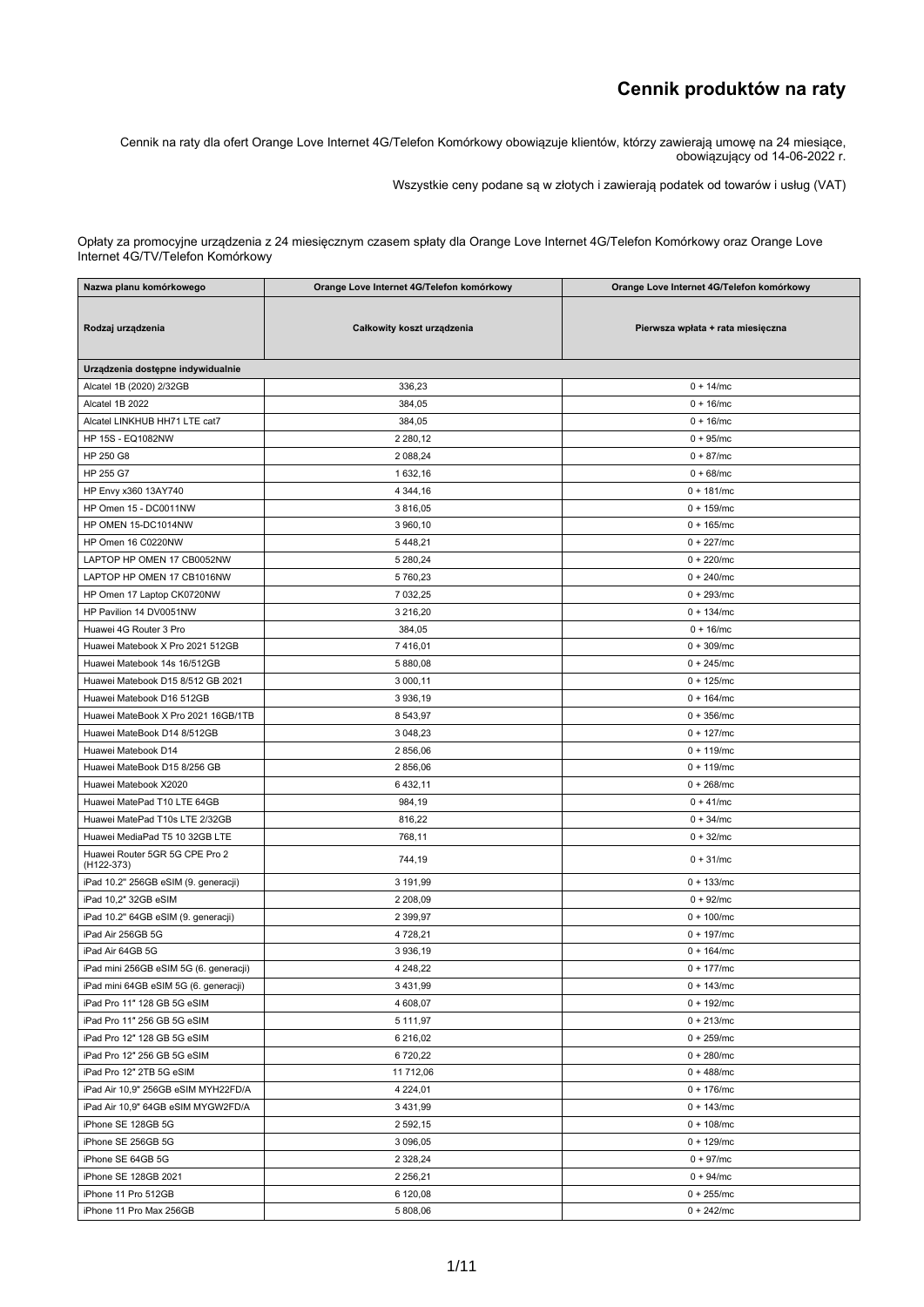| iPhone 11 Pro Max 512GB                             | 6 672,11          | $0 + 278$ /mc              |
|-----------------------------------------------------|-------------------|----------------------------|
| iPhone 12 128GB 5G                                  | 3 840,25          | $0 + 160$ /mc              |
| iPhone 12 64GB 5G                                   | 3576,05           | $0 + 149$ /mc              |
| iPhone 12 mini 128GB 5G                             | 3 456,20          | $0 + 144$ /mc              |
| iPhone 12 mini 64GB 5G                              | 3 191,99          | $0 + 133$ /mc              |
| iPhone 12 Pro Max 256GB 5G                          | 6 120,08          | $0 + 255/mc$               |
| iPhone 12 Pro 128GB 5G                              | 5 111,97          | $0 + 213$ /mc              |
| iPhone 12 Pro 256GB 5G                              | 5 520,24          | $0 + 230$ /mc              |
| iPhone 13 128GB 5G                                  | 4 248,22          | $0 + 177/mc$               |
| iPhone 13 256GB 5G                                  |                   | $0 + 198$ /mc              |
| iPhone 13 512GB 5G                                  | 4 7 5 2, 1 2      |                            |
|                                                     | 5 736,03          | $0 + 239$ /mc              |
| iPhone 13 mini 128GB 5G<br>iPhone 13 mini 256GB 5G  | 3 648,08          | $0 + 152$ /mc              |
|                                                     | 4 151,98          | $0 + 173$ /mc              |
| iPhone 13 mini 512GB 5G                             | 5 136,18          | $0 + 214$ /mc              |
| iPhone 13 Pro 128GB 5G                              | 5 232,12          | $0 + 218$ /mc              |
| iPhone 13 Pro 1TB 5G                                | 7 728,04          | $0 + 322$ /mc              |
| iPhone 13 Pro 256GB 5G                              | 5 736,03          | $0 + 239$ /mc              |
| iPhone 13 Pro 512GB 5G                              | 6 744,13          | $0 + 281/mc$               |
| iPhone 13 Pro Max 128GB 5G                          | 5 736,03          | $0 + 239$ /mc              |
| iPhone 13 Pro Max 1TB 5G eSIM                       | 8 232,24          | $0 + 343/mc$               |
| iPhone 13 Pro Max 256GB 5G eSIM                     | 6 240,23          | $0 + 260$ /mc              |
| iPhone 13 Pro Max 512 5G eSIM                       | 7 224,13          | $0 + 301/mc$               |
| Lenovo Legion Y530                                  | 3 4 3 1 , 9 9     | $0 + 143$ /mc              |
| Maxcom mBook14 8/256GB                              | 1776,21           | $0 + 74/mc$                |
| Maxcom MS459 Harmony                                | 552,02            | $0 + 23/mc$                |
| Motorola moto e20 2/32GB                            | 431,87            | $0 + 18$ /mc               |
| Motorola G50 5G                                     | 696,08            | $0 + 29$ /mc               |
| Motorola moto g9 play                               | 528,11            | $0 + 22/mc$                |
| Motorola moto g9 power                              | 624,05            | $0 + 26$ /mc               |
| Motorola razr 5G                                    | 6432,11           | $0 + 268$ /mc              |
| MyPhone Now eSIM                                    | 360,14            | $0 + 15/mc$                |
| Nokia 1.3                                           | 336,23            | $0 + 14$ /mc               |
| Nokia 2.3                                           | 479,99            | $0 + 20$ /mc               |
| Nokia 4.2                                           | 432,17            | $0 + 18/mc$                |
| OPPO A15 2/32GB                                     | 479,99            | $0 + 20$ /mc               |
| Oppo A15s                                           | 479,99            | $0 + 20$ /mc               |
| Oppo A16                                            | 528,11            | $0 + 22/mc$                |
| OPPO A53 4/64 GB                                    | 528,11            | $0 + 22/mc$                |
| Oppo A54 5G                                         | 959,99            | $0 + 40$ /mc               |
| Oppo A54s                                           | 1 008,10          | $0 + 42/mc$                |
| OPPO Reno4 Pro 5G                                   | 1896,06           | $0 + 79$ /mc               |
| OPPO Reno4 Z 5G                                     | 1 176,07          | $0 + 49$ /mc               |
| Oppo Reno5 5G                                       | 1 656,07          | $0 + 69$ /mc               |
| OPPO Reno5 Lite                                     | 1 272,01          | $0 + 53/mc$                |
|                                                     | 1 295,92          |                            |
| Oppo Reno 5Z 5G                                     |                   | $0 + 54$ /mc               |
| OPPO Reno6 5G                                       | 2 208,09          | $0 + 92/mc$                |
| OPPO Reno6 Pro 5G<br>Razer Blade 15 Advanced        | 3 4 3 1 , 9 9     | $0 + 143$ /mc              |
| i7/16GB/RTX3070/1TB Laptop                          | 13 247,98         | $0 + 552/mc$               |
| realme 8i 4/64GB                                    | 648,25            | $0 + 27/mc$                |
| realme C11 2/32GB                                   | 456,08            | $0 + 19$ /mc               |
| realme C21 4/64GB                                   | 600,14            | $0 + 25/mc$                |
| realme C25Y 4/64 GB                                 | 743,90            | $0 + 31/mc$                |
| realme GT Master 5G                                 | 1 392,16          | $0 + 58$ /mc               |
| realme GT 2 256 5G                                  | 2 688,09          | $0 + 112$ /mc              |
| realme GT2 Pro 256 5G                               | 3792,13           | $0 + 158$ /mc              |
| realme GT Neo 2 5G                                  | 2 3 28, 24        | $0 + 97/mc$                |
| Samsung Galaxy A03s                                 | 744,19            | $0 + 31/mc$                |
|                                                     | 840,13            | $0 + 35/mc$                |
| Samsung Galaxy A12                                  |                   |                            |
| Samsung Galaxy Tab A10                              | 816,22            | $0 + 34/mc$                |
| Samsung Galaxy Xcover 5                             | 1 2 2 4 , 1 9     | $0 + 51/mc$                |
| Samsung Tab A 10.1 32GB                             | 936,07            | $0 + 39$ /mc               |
|                                                     |                   |                            |
| Samsung A03 64GB                                    | 744,19            | $0 + 31/mc$                |
| Samsung Galaxy A13 64GB                             | 888,25            | $0 + 37/mc$                |
| Samsung Galaxy A22 64GB<br>Samsung Galaxy A33 128GB | 984,19<br>1776,21 | $0 + 41/mc$<br>$0 + 74/mc$ |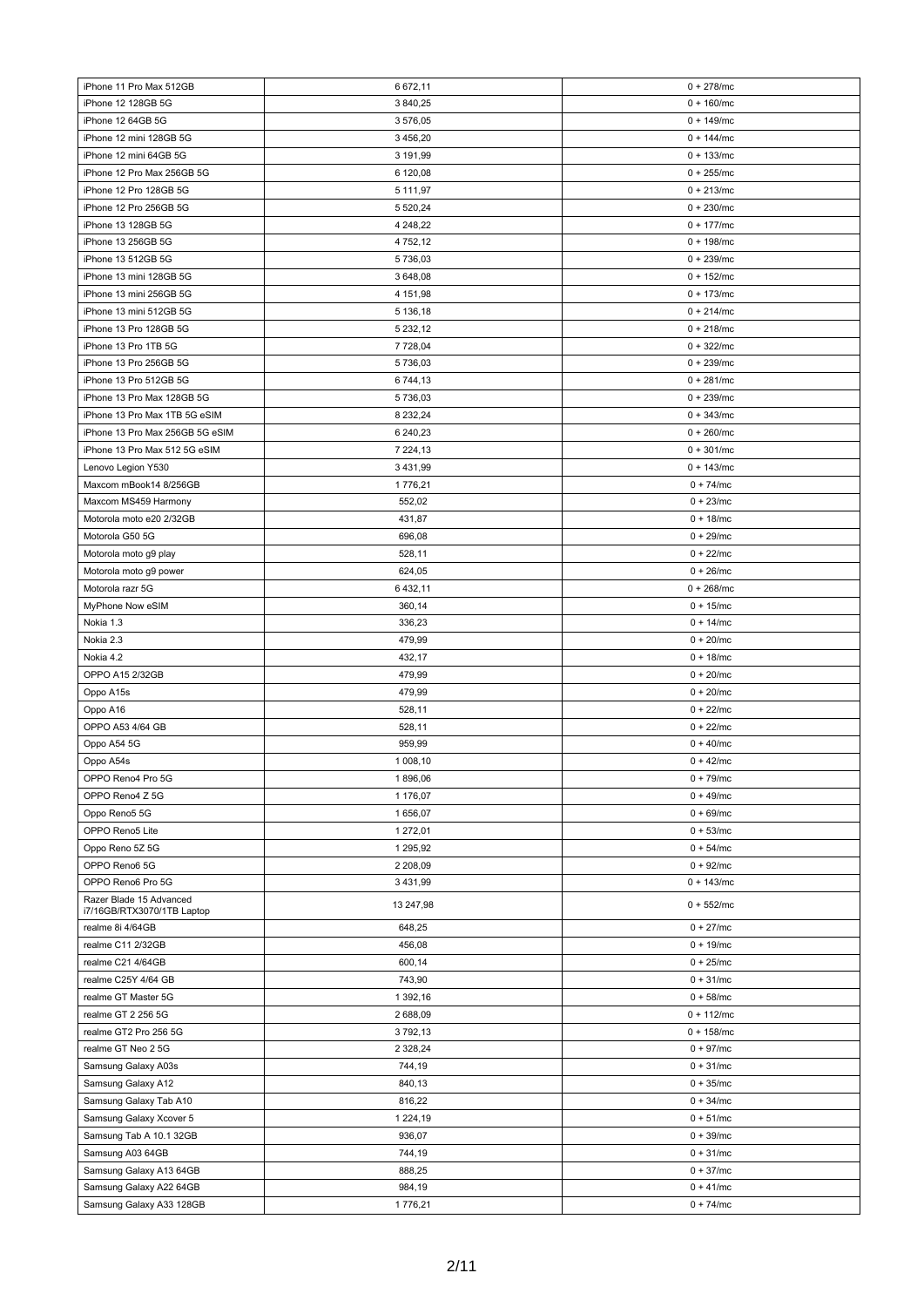| Samsung Galaxy A52s 5G 128GB                    | 1752,01          | $0 + 73/mc$                |
|-------------------------------------------------|------------------|----------------------------|
| Samsung Galaxy A53 5G 128GB                     | 1992,00          | $0 + 83/mc$                |
| Samsung A32 5G 64GB                             | 1 152,16         | $0 + 48$ /mc               |
|                                                 |                  |                            |
| Samsung Galaxy Tab A10.1 2019                   | 1 080,13         | $0 + 45/mc$                |
| Samsung Galaxy Tab A7 LTE (2020)                | 1 2 2 4 , 1 9    | $0 + 51/mc$                |
| Samsung Galaxy Tab S7 FE 5G                     | 2 928,08         | $0 + 122$ /mc              |
| Samsung Galaxy Note 20 5G Ultra eSIM            | 5 784,14         | $0 + 241/mc$               |
| Samsung Galaxy S20 FE 5G                        | 2 2 5 6, 21      | $0 + 94/mc$                |
| Samsung Galaxy S21 5G 128GB                     | 3 624,17         | $0 + 151/mc$               |
| Samsung Galaxy S21 FE 5G 128 GB                 | 3 000,11         | $0 + 125$ /mc              |
| Samsung Galaxy S21+ 5G 128GB                    | 4 848,06         | $0 + 202/mc$               |
| Samsung Galaxy S21 Ultra 5G 128GB               | 5472,12          | $0 + 228$ /mc              |
| Samsung Galaxy S21 Ultra 5G 512GB               | 6480,23          | $0 + 270$ /mc              |
| Samsung Galaxy S22 5G 128GB                     | 4 0 3 2, 1 3     | $0 + 168$ /mc              |
|                                                 |                  |                            |
| Samsung Galaxy S22 5G 256GB                     | 4 248,22         | $0 + 177/mc$               |
| Samsung Galaxy S22 Plus 5G 128GB                | 5 040,24         | $0 + 210$ /mc              |
| Samsung Galaxy S22 Plus 5G 256GB                | 5 232,12         | $0 + 218$ /mc              |
| Samsung Galaxy S22 Ultra 5G 128GB               | 5 928,20         | $0 + 247/mc$               |
| Samsung Galaxy S22 Ultra 5G 256GB               | 6 432,11         | $0 + 268$ /mc              |
| Samsung Galaxy S22 Ultra 5G 512GB               | 6936,01          | $0 + 289$ /mc              |
| Samsung Galaxy Tab S8 5G 128GB                  | 4 248,22         | $0 + 177/mc$               |
| Samsung Galaxy Tab S8+ 5G 128GB                 | 5 136,18         | $0 + 214$ /mc              |
| Samsung Galaxy Tab S8 Ultra 5G 128GB            | 6 048,05         | $0 + 252$ /mc              |
| Samsung Galaxy Z Flip3 5G 128GB                 | 4 344,16         | $0 + 181/mc$               |
| Samsung Galaxy Z Flip3 5G 256GB                 | 4 536,04         | $0 + 189$ /mc              |
|                                                 |                  |                            |
| Samsung Galaxy Z Fold3 5G 256GB                 | 8 328,18         | $0 + 347/mc$               |
| Samsung ZFold 3 512GB eSIM                      | 8 832,08         | $0 + 368/mc$               |
| Sony Xperia 1 III 5G                            | 5 544,15         | $0 + 231/mc$               |
| Sony Xperia 10 III 5G                           | 1944,18          | $0 + 81/mc$                |
| Sony Xperia 5 III 5G 8/128GB                    | 4 3 20, 25       | $0 + 180$ /mc              |
| TCL 20 SE                                       | 576,23           | $0 + 24$ /mc               |
| <b>TCL 306</b>                                  | 600,14           | $0 + 25$ /mc               |
| TCL LINKHUB HH130V1 LTE Cat13<br>Home Station   | 744,19           | $0 + 31/mc$                |
| TCL Tablet 10s LTE                              | 1 080,13         | $0 + 45/mc$                |
| LAPTOP TECHBITE ARC 11.6 128GB                  | 1 128,25         | $0 + 47/mc$                |
| Techbite SmartBoard 10 LTE tablet               | 1 0 3 2, 0 1     | $0 + 43$ /mc               |
| Techbite Laptop ZIN 3 14.1                      | 1 344,04         | $0 + 56$ /mc               |
|                                                 |                  |                            |
| Laptop Techbite Arc 11.6 64GB                   | 984,19           | $0 + 41/mc$                |
| Laptop Techbite Arc 11.6                        | 888,25           | $0 + 37/mc$                |
| Techbite Arc SLIM 13.3 128GB                    | 1848,24          | $0 + 77/mc$                |
| vivo V21 5G                                     | 1488,10          | $0 + 62/mc$                |
| vivo Y01                                        | 648,25           | $0 + 27/mc$                |
| vivo Y11s                                       | 552,02           | $0 + 23/mc$                |
| vivo Y21s                                       | 815,93           | $0 + 34/mc$                |
| vivo Y52 5G                                     | 1 104,04         | $0 + 46$ /mc               |
| Xiaomi 11 Lite 5G NE 8/128GB                    | 2 040,12         | $0 + 85/mc$                |
| Xiaomi 11T 5G 8/128GB Dual SIM                  | 2 544,03         | $0 + 106$ /mc              |
| Xiaomi 11T Pro 5G 8/256GB Dual SIM              | 3 048,23         | $0 + 127$ /mc              |
| Xiaomi 12 128GB - Przedsprzedaż                 | 3 840,25         | $0 + 160$ /mc              |
| Xiaomi 12 Pro 256 GB - Przedsprzedaż            | 5 232,12         | $0 + 218$ /mc              |
| Xiaomi Mi 10T Lite 5G                           | 1 296,22         | $0 + 54/mc$                |
|                                                 |                  |                            |
| Xiaomi Mi 10T 5G 6/128GB                        | 1752,01          | $0 + 73/mc$                |
| Xiaomi MI 11 Lite 5G 6/128GB                    | 1 632,16         | $0 + 68$ /mc               |
| Xiaomi Redmi Note 10s 6/128GB                   | 1 176,07         | $0 + 49$ /mc               |
| Xiaomi Redmi Note 11 4/128GB                    | 1 104,04         | $0 + 46$ /mc               |
| Xiaomi Note 11 Pro 5G 128GB                     | 1679,98          | $0 + 70$ /mc               |
| Xiaomi Note 11s 128GB                           | 1 344,04         | $0 + 56$ /mc               |
| Xiaomi Redmi 9A                                 | 479,99           | $0 + 20$ /mc               |
| Xiaomi Redmi Note 10 5G 64GB                    | 911,87           | $0 + 38/mc$                |
| Xiaomi Redmi Note 10 Pro 6/128GB                | 1488,10          | $0 + 62/mc$                |
| Xiaomi Redmi Note 9 Pro 6/128GB                 | 1 128,25         | $0 + 47/mc$                |
| Xiaomi Redmi Note 9 Pro 6/64GB                  | 1 056,22         | $0 + 44$ /mc               |
| Xiaomi Redmi Note 9 3/64GB                      |                  |                            |
|                                                 |                  |                            |
|                                                 | 744,19           | $0 + 31/mc$                |
| Xiaomi Redmi 10 4/64GB<br>Xiaomi Redmi 9 3/32GB | 840,13<br>576,23 | $0 + 35/mc$<br>$0 + 24/mc$ |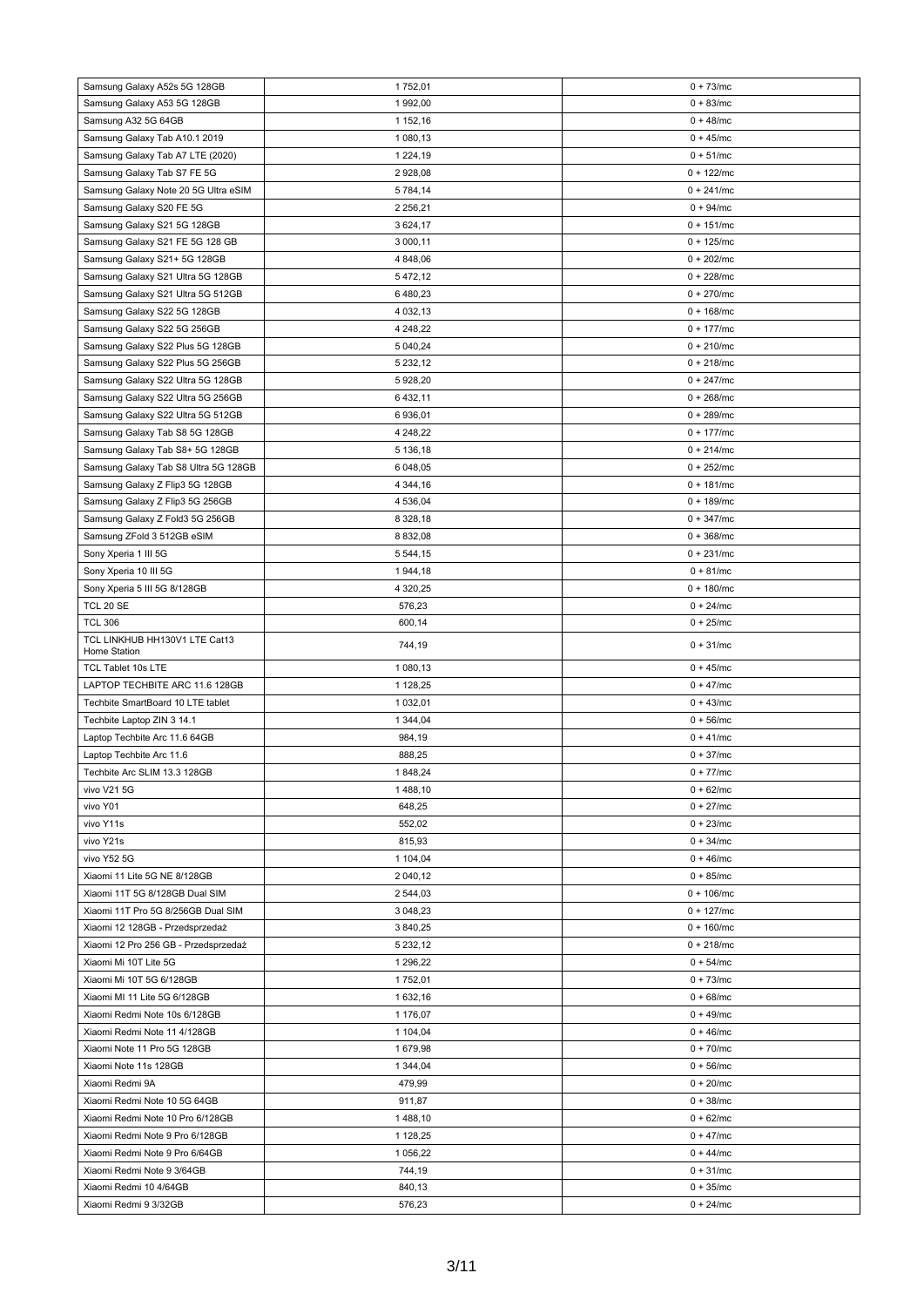| Xiaomi Redmi 9C NFC 2/32GB                                                                                                    | 479,99   | $0 + 20$ /mc  |
|-------------------------------------------------------------------------------------------------------------------------------|----------|---------------|
| Xiaomi Redmi Note 8 2021 64GB                                                                                                 | 671.87   | $0 + 28$ /mc  |
| ZTE Router MC801A 5G                                                                                                          | 1 632,16 | $0 + 68/mc$   |
| ZTE Router ZTEMF258K ODU-IDU                                                                                                  | 1 008,10 | $0 + 42/mc$   |
| ZTE router MF971R                                                                                                             | 336,23   | $0 + 14$ /mc  |
| Urządzenia dostępne w zestawach                                                                                               |          |               |
| Alcatel 1B (2020) 2/32GB + Huawei 4G<br>Router 3 Pro                                                                          | 503,90   | $0 + 21/mc$   |
| Alcatel 1B (2020) 2/32GB + Alcatel<br>LINKHUB HH71 LTE cat7                                                                   | 456,08   | $0 + 19$ /mc  |
| TCL LINKHUB HH130V1 LTE Cat13<br>Home Station + Antena LTE z 10m<br>kablem                                                    | 936,07   | $0 + 39$ /mc  |
| Alcatel LINKHUB HH71 LTE cat7 +<br>ANTENA LTE MIMO 14 KAB-10M +<br>komplet przejściówek                                       | 456,08   | $0 + 19$ /mc  |
| LAPTOP HP OMEN 17 CB0052NW +<br>Huawei 4G Router 3 Pro                                                                        | 5447,91  | $0 + 227$ /mc |
| LAPTOP HP OMEN 17 CB0052NW +<br>Alcatel LINKHUB HH71 LTE cat7                                                                 | 5 400,09 | $0 + 225/mc$  |
| LAPTOP HP OMEN 17 CB1016NW +<br>Huawei 4G Router 3 Pro                                                                        | 5927,91  | $0 + 247/mc$  |
| LAPTOP HP OMEN 17 CB1016NW +<br>Alcatel LINKHUB HH71 LTE cat7                                                                 | 5 880,08 | $0 + 245/mc$  |
| Huawei Matebook X Pro 2021 512GB +<br>Huawei Watch GT2 Pro + Huawei<br>Freebuds 4i                                            | 7 392,80 | $1 + 308$ /mc |
| Huawei MateBook X Pro 2021 16GB/1TB<br>+ Huawei Watch 3 eSIM + Słuchawki<br>bezprzewodowe Huawei FreeBuds 4                   | 8 543,67 | $0 + 356$ /mc |
| Huawei MateBook 14s 16/512GB +<br><b>HUAWEI Sound Joy</b>                                                                     | 5 881,08 | $1 + 245$ /mc |
| Huawei MateBook D14 8/512GB +<br>Huawei 4G Router 3 Pro                                                                       | 3 095,76 | $0 + 129$ /mc |
| Huawei MateBook D15 8/256 GB +<br>słuchawki douszne Huawei FREEBUDS 3                                                         | 2 856,06 | $0 + 119$ /mc |
| Huawei MateBook D15 8/256 GB +<br>Huawei 4G Router 3 Pro                                                                      | 2 903,58 | $0 + 121/mc$  |
| Huawei MateBook X Pro 2020 16/512GB<br>+ Huawei 4G Router 3 Pro                                                               | 7 079,78 | $0 + 295/mc$  |
| Huawei MateBook X Pro 2020 16/512GB<br>+ Alcatel LINKHUB HH71 LTE cat7                                                        | 7 031,95 | $0 + 293$ /mc |
| Huawei MateBook X Pro 2020 16/512GB<br>+ Huawei Watch GT 2 Elegant BT 42mm<br>+ Słuchawki bezprzewodowe Huawei<br>Freebuds 3i | 6912,10  | $0 + 288$ /mc |
| iPhone 12 Mini 64 GB 5G + Apple<br>AirPods z Etui ładującym                                                                   | 3744,02  | $0 + 156$ /mc |
| iPHone 12 Mini 64 GB 5G + Apple<br>AirPods Pro                                                                                | 4 127,78 | $0 + 172$ /mc |
| Motorola moto g50 5G + Alcatel LINKHUB<br>HH71 LTE cat7                                                                       | 864,05   | $0 + 36$ /mc  |
| OPPO A54 5G + Alcatel LINKHUB HH71<br>LTE cat7                                                                                | 1 127,95 | $0 + 47/mc$   |
| OPPO A54 5G + Oppo Smartband                                                                                                  | 1416,07  | $0 + 59$ /mc  |
| OPPO A54 5G + OPPO A16                                                                                                        | 1439,98  | $0 + 60/mc$   |
| OPPO A54s + Alcatel LINKHUB HH71<br>LTE cat7                                                                                  | 1 176,07 | $0 + 49$ /mc  |
| OPPO Reno4 Pro 5G + Huawei 4G<br>Router 3 Pro                                                                                 | 2 063,74 | $0 + 86$ /mc  |
| OPPO Reno4 Pro 5G + Alcatel LINKHUB<br>HH71 LTE cat7                                                                          | 2 015,92 | $0 + 84/mc$   |
| OPPO Reno5 Lite + Oppo Smartband                                                                                              | 1512.01  | $0 + 63/mc$   |
| OPPO Reno5 Lite + OPPO Watch 46 mm<br>eSIM                                                                                    | 2 279,82 | $0 + 95/mc$   |
| OPPO Reno5 5G + OPPO Watch 46 mm<br>eSIM                                                                                      | 2 712,00 | $0 + 113$ /mc |
| OPPO Reno5 Z 5G + OPPO Enco Buds<br>W12                                                                                       | 1 295,92 | $0 + 54$ /mc  |
| OPPO Reno6 5G + OPPO Opaska                                                                                                   | 2 209,09 | $1 + 92/mc$   |
| OPPO Reno6 5G + Słuchawki<br>bezprzewodowe OPPO Enco Free2                                                                    | 2 688,09 | $0 + 112$ /mc |
| OPPO Reno6 Pro 5G + Słuchawki<br>bezprzewodowe OPPO Enco X                                                                    | 4 128,07 | $0 + 172/mc$  |
| realme 8i 4/64GB + Alcatel LINKHUB<br>HH71 LTE cat7                                                                           | 768,11   | $0 + 32/mc$   |
| realme C11 2/32GB + Alcatel LINKHUB<br>HH71 LTE cat7                                                                          | 624,05   | $0 + 26$ /mc  |
| realme C11 2/32GB + Alcatel LinkZone<br>4G router                                                                             | 576,23   | $0 + 24/mc$   |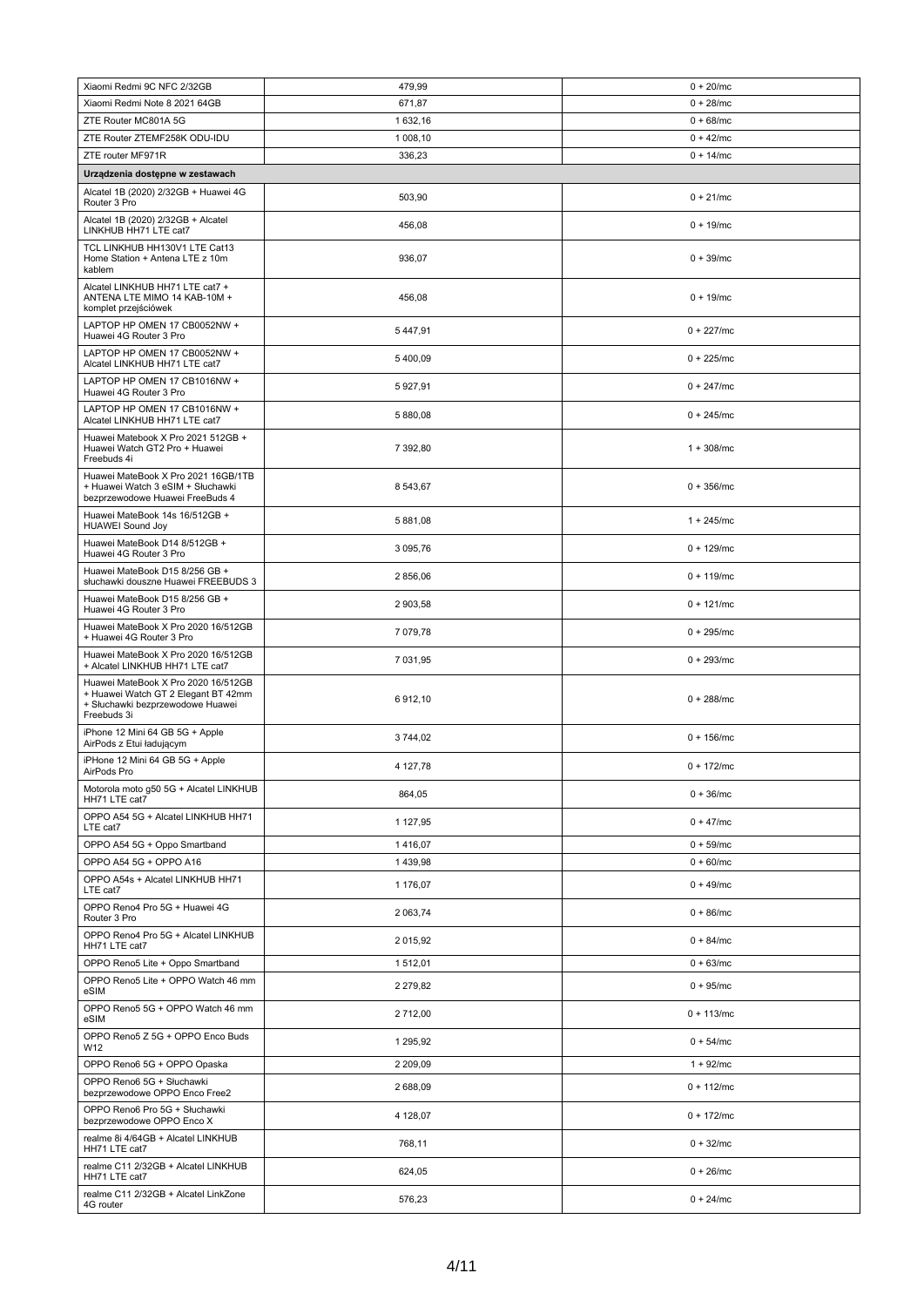| realme C11 2021 2/32GB + ZTE router<br><b>MF971R</b>                                    | 624,05        | $0 + 26$ /mc  |
|-----------------------------------------------------------------------------------------|---------------|---------------|
| realme C21 4/64GB + Alcatel LINKHUB<br>HH71 LTE cat7                                    | 719.99        | $0 + 30/mc$   |
| realme C21 4/64GB + Alcatel LinkZone<br>4G router                                       | 672,17        | $0 + 28$ /mc  |
| realme GT Master 5G + Alcatel Linkzone<br>4G router                                     | 1464,19       | $0 + 61/mc$   |
| Samsung Galaxy A13 4/64GB + Alcatel<br>LINKHUB HH71 LTE cat7                            | 1 008,10      | $0 + 42/mc$   |
| Samsung Galaxy A13 4/64GB + ZTE<br>router MF971R                                        | 1 008,10      | $0 + 42/mc$   |
| Samsung Galaxy A22 5G + Alcatel Link<br>Zone 4G LTE                                     | 1 104,04      | $0 + 46$ /mc  |
| Samsung Galaxy A22 64GB + Alcatel<br>LINKHUB HH71 LTE cat7                              | 1 104,04      | $0 + 46$ /mc  |
| Samsung A52s 128GB + Alcatel Link<br>Zone 4G                                            | 1872,15       | $0 + 78$ /mc  |
| Samsung Galaxy Note 20 5G Ultra eSIM<br>+ Huawei 4G Router 3 Pro                        | 5951,82       | $0 + 248$ /mc |
| Samsung Galaxy Note 20 5G Ultra eSIM<br>+ Alcatel LINKHUB HH71 LTE cat7                 | 5 904,00      | $0 + 246$ /mc |
| Samsung Galaxy S20+ 5G eSIM +<br>Huawei 4G Router 3 Pro                                 | 4 943,71      | $0 + 206$ /mc |
| Samsung Galaxy S20+ 5G eSIM + Alcatel<br>LINKHUB HH71 LTE cat7                          | 4 895,89      | $0 + 204$ /mc |
| Samsung Galaxy S20 FE 5G + Huawei<br>4G Router 3 Pro                                    | 2 423,88      | $0 + 101/mc$  |
| Samsung Galaxy S20 FE 5G + Alcatel<br>LINKHUB HH71 LTE cat7                             | 2 376,06      | $0 + 99/mc$   |
| Samsung S20 FE 5G + Samsung<br>Słuchawki Buds Plus                                      | 2 568,24      | $0 + 107$ /mc |
| Samsung S20FE 5G + Samsung<br>Słuchawki Buds Pro                                        | 2 904,17      | $0 + 121/mc$  |
| Samsung Galaxy S21 5G 128GB +<br>Samsung Słuchawki Buds 2                               | 4 007,93      | $0 + 167/mc$  |
| Samsung Galaxy S21 5G 128GB +<br>Alcatel Link Zone 4G LTE                               | 3 599,96      | $0 + 150$ /mc |
| Samsung S21 128 GB + Samsung<br>Słuchawki Buds Live                                     | 4 007,93      | $0 + 167/mc$  |
| Samsung S21 128 GB + Samsung<br>Słuchawki Buds Plus                                     | 3 936,19      | $0 + 164$ /mc |
| Samsung S21 128 GB + Samsung<br>Słuchawki Buds Pro                                      | 4 272,13      | $0 + 178$ /mc |
| Samsung S21 FE 128GB 5G + Samsung<br>Słuchawki Buds 2                                   | 3 4 3 1 , 9 9 | $0 + 143$ /mc |
| Samsung Galaxy S21 FE 5G + Alcatel<br>LINKHUB HH71 LTE cat7                             | 3 168,08      | $0 + 132$ /mc |
| Samsung Galaxy S21+ 5G 128GB +<br>Samsung Słuchawki Buds 2                              | 5 2 3 1 , 8 2 | $0 + 218$ /mc |
| Samsung Galaxy S21 Plus 128GB +<br>Samsung Słuchawki Buds Plus                          | 5 160,09      | $0 + 215$ /mc |
| Samsung Galaxy S21 Ultra 128GB +<br>Samsung Słuchawki Buds Plus                         | 5 784,14      | $0 + 241/mc$  |
| Samsung Galaxy S22 5G 128GB +<br>Samsung Słuchawki Buds 2                               | 4 4 1 5 , 8 9 | $0 + 184$ /mc |
| Samsung Galaxy S22 Ultra 5G 128GB +<br>Samsung Słuchawki Buds 2                         | 6 311,96      | $0 + 263$ /mc |
| Samsung Galaxy Watch4 Classic 46mm<br>eSIM +Samsung Słuchawki Buds 2                    | 2 423,88      | $0 + 101/mc$  |
| Samsung Galaxy Z Flip3 5G 128GB +<br>Samsung Słuchawki Buds 2                           | 4 727,92      | $0 + 197/mc$  |
| Samsung Galaxy Z Flip3 5G 256GB +<br>Samsung Słuchawki Buds 2                           | 4 919,80      | $0 + 205/mc$  |
| Samsung Galaxy Z Fold3 5G 256GB +<br>Słuchawki bezprzewodowe Samsung<br>Galaxy Buds Pro | 8 303,97      | $0 + 346$ /mc |
| Samsung Galaxy Z Fold3 5G 256GB +<br>Samsung Słuchawki Buds 2                           | 8 711,94      | $0 + 363/mc$  |
| Samsung Galaxy Z Fold3 5G 512GB +<br>Słuchawki bezprzewodowe Samsung<br>Galaxy Buds Pro | 8 807,88      | $0 + 367/mc$  |
| TCL 20 SE + Słuchawki bluetooth TCL<br>MoveAudio S150                                   | 576,23        | $0 + 24/mc$   |
| TCL 30 SE ze słuchawkami BT<br>TECHBITE ARC 11.6 128GB + HAMMER                         | 792,02        | $0 + 33/mc$   |
| 5 Smart<br>TECHBITE ARC 11.6 128GB + myPhone                                            | 1 368,25      | $0 + 57/mc$   |
| Up Smart LTE                                                                            | 1 368,25      | $0 + 57/mc$   |
| Laptop Techbite Arc 11.6 64GB + Huawei<br>4G Router 3 Pro                               | 1 151,87      | $0 + 48$ /mc  |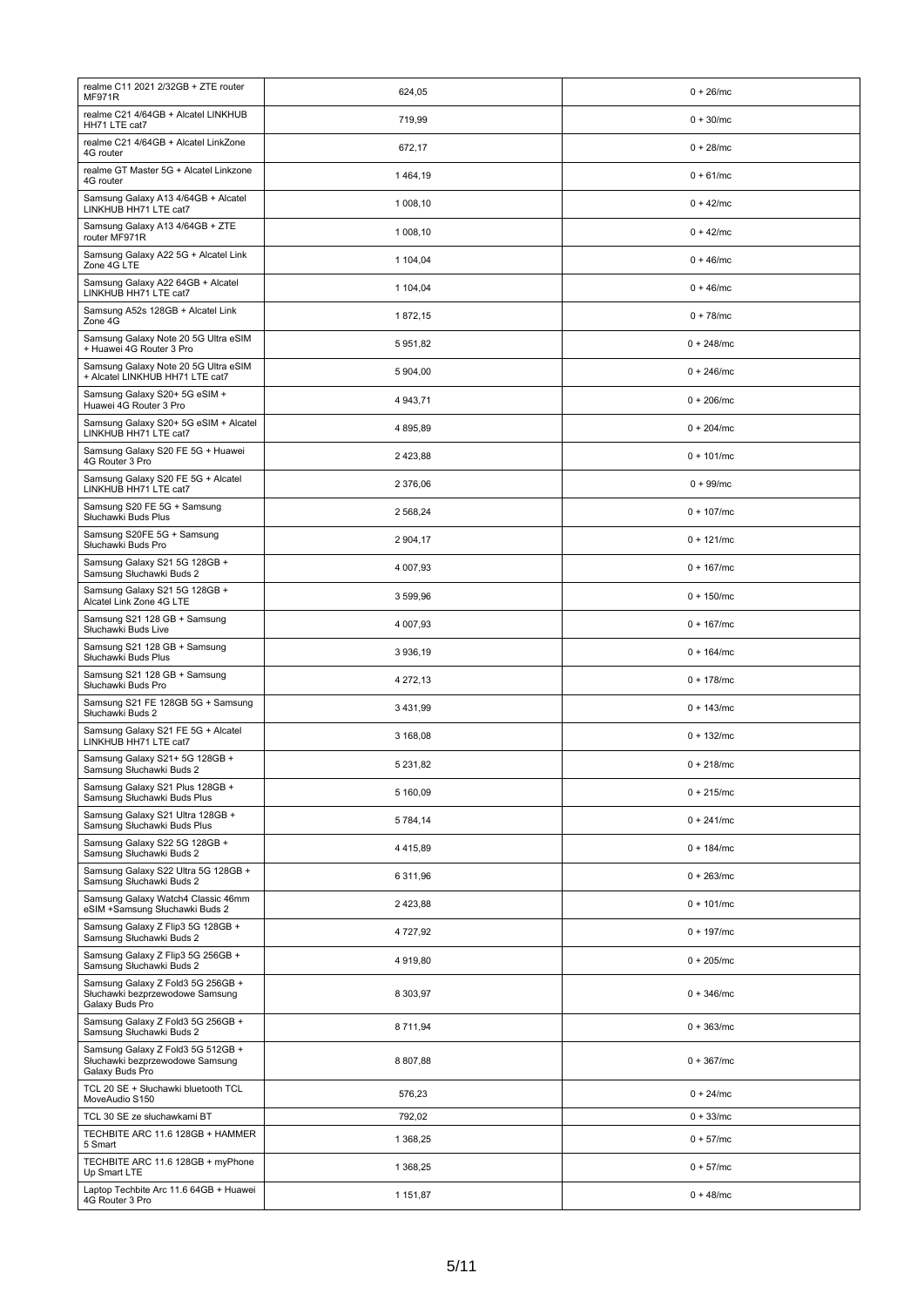| vivo Y21s + Alcatel LINKHUB HH71 LTE<br>cat7                                                          | 983,90               | $0 + 41/mc$                  |
|-------------------------------------------------------------------------------------------------------|----------------------|------------------------------|
| XBOX Series S Konsola 512GB +<br>Kontroler bezprzewodowy XBOX                                         | 1 656,07             | $0 + 69$ /mc                 |
| XBOX Series X Konsola 1T + Kontroler<br>bezprzewodowy XBOX                                            | 2 784,03             | $0 + 116$ /mc                |
| Xiaomi 11 Lite 5G NE 8/128GB + Alcatel<br>LINKHUB HH71 LTE cat7                                       | 2 208.09             | $0 + 92/mc$                  |
| Xiaomi 11 Lite 5G NE 8/128GB + Xiaomi<br>Redmi Buds 3 Pro                                             | 2 2 56, 21           | $0 + 94$ /mc                 |
| Xiaomi Redmi Note 10S 6/128GB +<br>Alcatel LINKHUB HH71 LTE cat7                                      | 1 295.92             | $0 + 54$ /mc                 |
| Xiaomi Redmi Note 10S 6/128GB +<br>Xiaomi Redmi Buds 3 Pro                                            | 1 344,04             | $0 + 56$ /mc                 |
| Xiaomi Mi Note 10 6/128GB + Huawei 4G<br>Router 3 Pro                                                 | 2 615,76             | $0 + 109$ /mc                |
| Xiaomi Redmi Note 10 5G 4/64GB +<br>Alcatel LINKHUB HH71 LTE cat7                                     | 1 079,84             | $0 + 45/mc$                  |
| Xiaomi Redmi Note 11 4/128GB + Xiaomi<br>Redmi Buds 3 Pro                                             | 1 320,13             | $0 + 55/mc$                  |
| Xiaomi Redmi 9A + Xiaomi lampka Mi<br>Motion Activated Night Light 2                                  | 528,11               | $0 + 22/mc$                  |
| Xiaomi Redmi 9A 32GB + Xiaomi<br>Odkurzacz Mi Vacuum Cleaner Light                                    | 840,13               | $0 + 35/mc$                  |
| Xiaomi Redmi 9A + Huawei 4G Router 3<br>Pro                                                           | 695,78               | $0 + 29$ /mc                 |
| Xiaomi Redmi 9A + Alcatel LINKHUB<br>HH71 LTE cat7                                                    | 647,96               | $0 + 27/mc$                  |
| Xiaomi Redmi 9A 2/32GB + Orange Neva<br>Link                                                          | 840,13               | $0 + 35/mc$                  |
| Xiaomi Redmi 9A + Myphone Maestro                                                                     | 503,90               | $0 + 21/mc$                  |
| Xiaomi Redmi Note 10 5G 64GB + Alcatel<br>Link Zone 4G LTE                                            | 935,78               | $0 + 39$ /mc                 |
| Xiaomi Redmi Note 10 Pro 6/128GB +<br>Słuchawki bezprzewodowe Xiaomi True<br>Wireless Earbuds Basic 2 | 1512,01              | $0 + 63/mc$                  |
| Xiaomi Redmi Note 10 Pro 128GB +<br>Alcatel Link Zone 4G                                              | 1 608,24             | $0 + 67/mc$                  |
| Xiaomi Redmi Note 9 3/64GB + Słuchawki<br>bezprzewodowe Xiaomi True Wireless                          | 719,99               | $0 + 30/mc$                  |
| Earbuds Basic 2                                                                                       |                      |                              |
| Xiaomi Redmi Note 8 2021 4/64GB +<br>Alcatel LINKHUB HH71 LTE cat7                                    | 839,84               | $0 + 35/mc$                  |
| Produkty o ograniczonej dostępności - Internet Rzeczy (IOT)                                           |                      |                              |
| AirPods 3 generacji                                                                                   | 936,07               | $0 + 39$ /mc                 |
| Apple AirPods Max                                                                                     | 2 472,00             | $0 + 103$ /mc                |
| AirPods Pro 2 generacji<br>Apple Watch SE GPS + eSIM (Cellular)                                       | 1 080,13             | $0 + 45$ /mc<br>$0 + 66$ /mc |
| 40mm<br>Apple Watch SE GPS 2021 + eSIM                                                                | 1 584,04             | $0 + 72/mc$                  |
| (Cellular) 44mm<br>Apple Watch Series 7 GPS + eSIM                                                    | 1728,10              |                              |
| (Cellular) 41mm<br>Apple Watch Series 6 GPS 44mm                                                      | 2 448,09<br>2 040,12 | $0 + 102/mc$<br>$0 + 85/mc$  |
| Apple Watch Series 7 GPS + eSIM<br>(Cellular) 45mm                                                    | 2 616,06             | $0 + 109$ /mc                |
| Denon Mini wieża stereo z Wi-Fi - Radio<br>internetowe                                                | 2 2 8 0, 1 2         | $0 + 95/mc$                  |
| Miniwieża Denon SC-M41                                                                                | 1 584,04             | $0 + 66$ /mc                 |
| Dron DJI Mavic Air 2 Fly More Combo                                                                   | 4 776,04             | $0 + 199$ /mc                |
| Dron DJI Mavic Air Fly More Combo                                                                     | 3 839.96             | $0 + 160$ /mc                |
| FIAT Hulajnoga F10K                                                                                   | 1992,00              | $0 + 83/mc$                  |
| Fiat Hulajnoga elektryczna F500X - F12                                                                | 2 495,91             | $0 + 104$ /mc                |
| Garmin Instinct Solar                                                                                 | 1 391,86             | $0 + 58$ /mc                 |
| Huawei watch GT3s eSIM                                                                                | 1439,98              | $0 + 60/mc$                  |
| Huawei Watch GT 2 Pro + Słuchawki<br>bezprzewodowe Huawei Freebuds 3i                                 | 1 391,86             | $0 + 58$ /mc                 |
| Lenovo robot sprzątający T1S PRO                                                                      | 2 183,88             | $0 + 91/mc$                  |
| Robot sprzątający Lenovo T1 Pro (D800)<br>+ pojemnik na kurz                                          | 2 136,06             | $0 + 89$ /mc                 |
| Lenovo Robot Sprzątający T1s                                                                          | 1 367,95             | $0 + 57/mc$                  |
| LG Telewizor 50" NanoCell 4K 2021 Al<br>TV ze sztuczną inteligencją, DVB-T2,<br>50NANO86              | 3 240,11             | $0 + 135$ /mc                |
| Hulajnoga elektryczna Motus Scooty 10                                                                 | 2 183,88             | $0 + 91/mc$                  |
| Hulajnoga elektryczna Motus Scooty 8.5<br>350W                                                        | 1 295,92             | $0 + 54/mc$                  |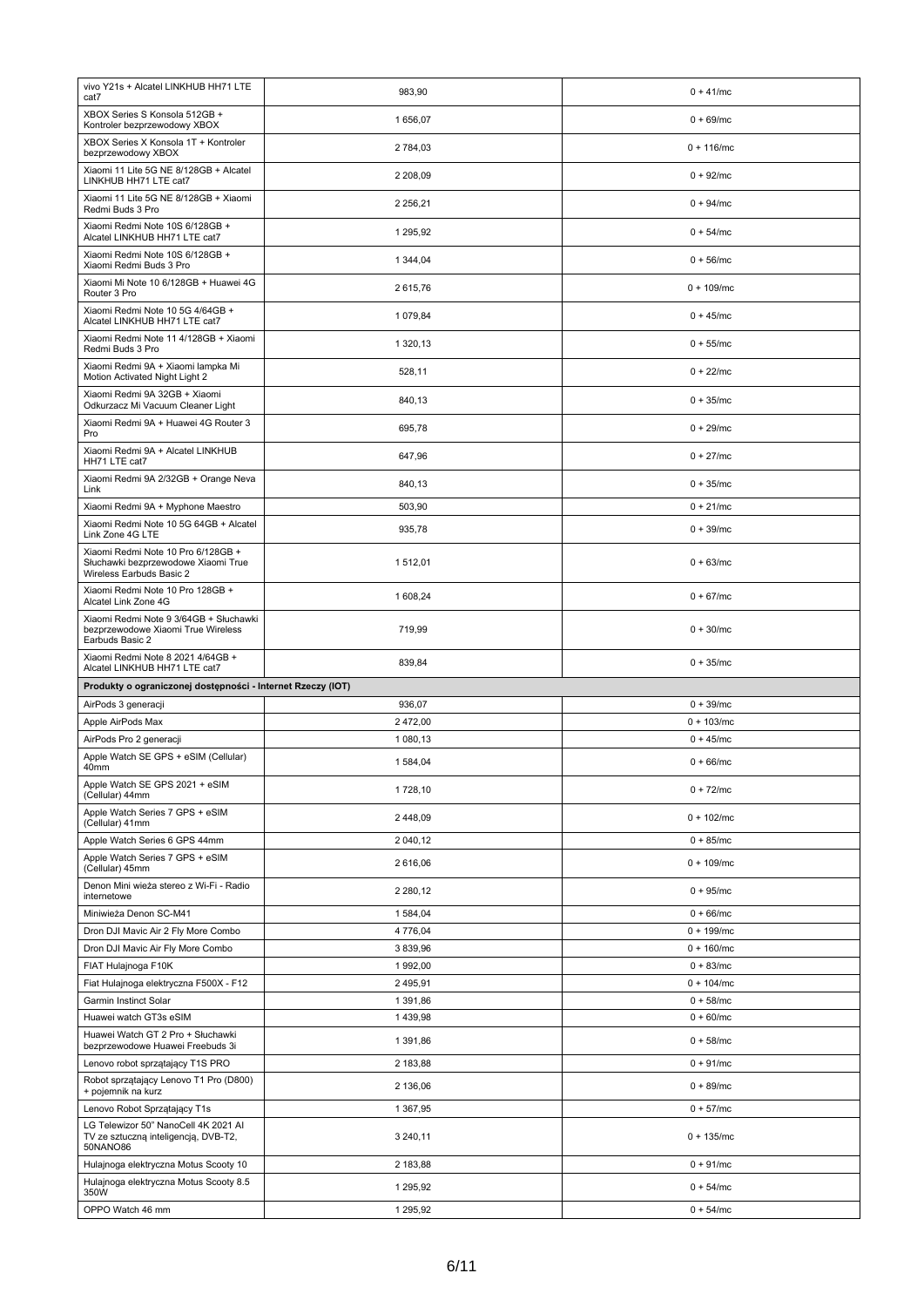| Oppo Watch 46mm eSIM                                                                      | 1 055,93            | $0 + 44$ /mc                   |
|-------------------------------------------------------------------------------------------|---------------------|--------------------------------|
| Samsung Monitor Smart M7 32 cale                                                          | 1 344,04            | $0 + 56$ /mc                   |
| Samsung Monitor M5 27 cali                                                                | 911,87              | $0 + 38$ /mc                   |
| Samsung Monitor M7 32 cali                                                                | 1488,10             | $0 + 62/mc$                    |
| Samsung TV 55" QE55Q67A (QLed)                                                            | 3 3 8 3, 8 7        | $0 + 141/mc$                   |
| Samsung TV 65' QE65Q60T (QLed)                                                            | 5 184,00            | $0 + 216$ /mc                  |
| Samsung TV 65" QE55Q67A (QLed)                                                            | 4 056,04            | $0 + 169$ /mc                  |
| Samsung TV 43" UE43AU7192                                                                 | 1896,06             | $0 + 79$ /mc                   |
| Samsung TV 50" UE50AU7192                                                                 | 2 183,88            | $0 + 91/mc$                    |
| Samsung TV 55" UE55AU7192                                                                 | 2 376,06            | $0 + 99/mc$                    |
| Samsung TV 65" UE65AU7192                                                                 | 3 191,99            | $0 + 133$ /mc                  |
| Samsung TV QLED Q60R 65"                                                                  | 4 4 8 7,92          | $0 + 187/mc$                   |
| Samsung Galaxy Watch4 40mm eSIM                                                           | 1 391,86            | $0 + 58$ /mc                   |
| Samsung Galaxy Watch4 44mm eSIM                                                           | 1 055,93            | $0 + 44/mc$                    |
| Samsung Galaxy Watch4 Classic 42mm<br>eSIM                                                | 1 535,92            | $0 + 64/mc$                    |
| Samsung Galaxy Watch4 Classic 46mm<br>eSIM                                                | 1992,00             | $0 + 83/mc$                    |
| XBOX Series S Konsola 512GB                                                               | 1 344,04            | $0 + 56$ /mc                   |
| XBOX Series X Konsola 1T                                                                  | 2 2 8 0, 1 2        | $0 + 95/mc$                    |
| Hulajnoga elektryczna Xiaomi Mi Electric<br>Scooter 3                                     | 2 2 8 0, 1 2        | $0 + 95/mc$                    |
| Hulajnoga elektryczna Xiaomi Mijia<br>Electric Scooter Lite Essential                     | 1439,98             | $0 + 60/mc$                    |
| Hulajnoga elektryczna Xiaomi Mijia<br>Electric Scooter Pro2                               | 2 688,09            | $0 + 112$ /mc                  |
| Xiaomi Mi Watch                                                                           | 456,08              | $0 + 19$ /mc                   |
| Oczyszczacz powietrza Xiaomi Mi Air<br>Purifier 4 Pro                                     | 1416,07             | $0 + 59$ /mc                   |
| Xiaomi Mi LED TV 4A 32" (ELA4380GL)                                                       | 911,87              | $0 + 38/mc$                    |
| Xiaomi TV Mi P1 32"                                                                       | 959,99              | $0 + 40$ /mc                   |
| Xiaomi TV Mi P1 43"                                                                       | 1679,98             | $0 + 70$ /mc                   |
| Xiaomi TV Mi P1 55"                                                                       | 2 2 8 0, 1 2        | $0 + 95$ /mc                   |
| <b>Produkty Wyprzedażowe</b>                                                              |                     |                                |
| Alcatel 1B (2020)                                                                         | 336,23              | $0 + 14$ /mc                   |
| Alcatel 3L (2020)                                                                         | 456,08              | $0 + 19$ /mc                   |
| Alcatel Link Zone 4G LTE                                                                  | 239,99              | $0 + 10$ /mc                   |
| AirPods z etui ładującym                                                                  | 600,14              | $0 + 25/mc$                    |
| APPLE Słuchawki bezprzewodowe<br>AirPods Pro z bezprzewodowym etui<br>ładującym MWP22ZM/A | 983,90              | $0 + 41$ /mc                   |
| Apple Watch Series 5 40mm                                                                 | 1992,00             | $0 + 83$ /mc                   |
| Apple Watch Series 5 44mm                                                                 | 2 136,06            | $0 + 89$ /mc                   |
| Zestaw Kina domowego Stereo DRA800<br>+ Wilson SIX                                        | 4 007,93            | $0 + 167$ /mc                  |
| Soundbar z subwoofer Denon DHT-<br>S516H Czarny                                           | 2 472,00            | $0 + 103$ /mc                  |
| Głośnik multiroom Denon Home 250                                                          | 2 304,03            | $0 + 96$ /mc                   |
| Extra Box P40 Lite 4G                                                                     | 936,07              | $0 + 39/mc$                    |
| Hulajnoga elektryczna Fiat F10 10"                                                        | 1 800,12            | $0 + 75/mc$                    |
| Garmin Fenix 6X Pro                                                                       | 3 096,05            | $0 + 129$ /mc                  |
| Garmin Fenix 6S                                                                           | 2 136,06            | $0 + 89$ /mc                   |
| Garmin Fenix 6 Pro                                                                        | 2 3 9 9, 97         | $0 + 100$ /mc                  |
| Kamera GoPro Hero 7 Black                                                                 | 1 607,95            | $0 + 67/mc$                    |
| Kamera GoPro Hero 8 Black                                                                 | 1896,06             | $0 + 79$ /mc                   |
| Kamera GoPro Max                                                                          | 2 3 9 9, 97         | $0 + 100$ /mc                  |
| Laptop HP Envy x360<br>HP OMEN 15-DC1014NW + Huawei 4G                                    | 3 528,23            | $0 + 147/mc$                   |
| Router 3 Pro                                                                              | 4 007,63            | $0 + 167/mc$                   |
| HP OMEN 15-DC1014NW + Alcatel Link<br>Zone 4G LTE                                         | 3815,75             | $0 + 159$ /mc                  |
| Omen HP by 15-DC0011NW + Huawei<br>B618                                                   | 3767,63             | $0 + 157/mc$                   |
| LAPTOP HP OMEN 15                                                                         | 4 3 20, 25          | $0 + 180$ /mc                  |
| HP 255 G5                                                                                 | 1 056,22            | $0 + 44/mc$                    |
| HP 255 G7 + Alcatel Link Zone 4G LTE                                                      | 1 607,95            | $0 + 67$ /mc                   |
| HTC Desire 19 Plus                                                                        | 1 2 2 4 , 1 9       | $0 + 51/mc$                    |
| HTC Desire 20 Pro                                                                         | 1 320,13            | $0 + 55/mc$                    |
| Huawei Mate 20 Pro + Huawei MediaPad                                                      |                     |                                |
| T5 10" LTE<br>Huawei MateBook X Pro 2020 16/512GB                                         | 3 504,02<br>6912,10 | $0 + 146$ /mc<br>$0 + 288$ /mc |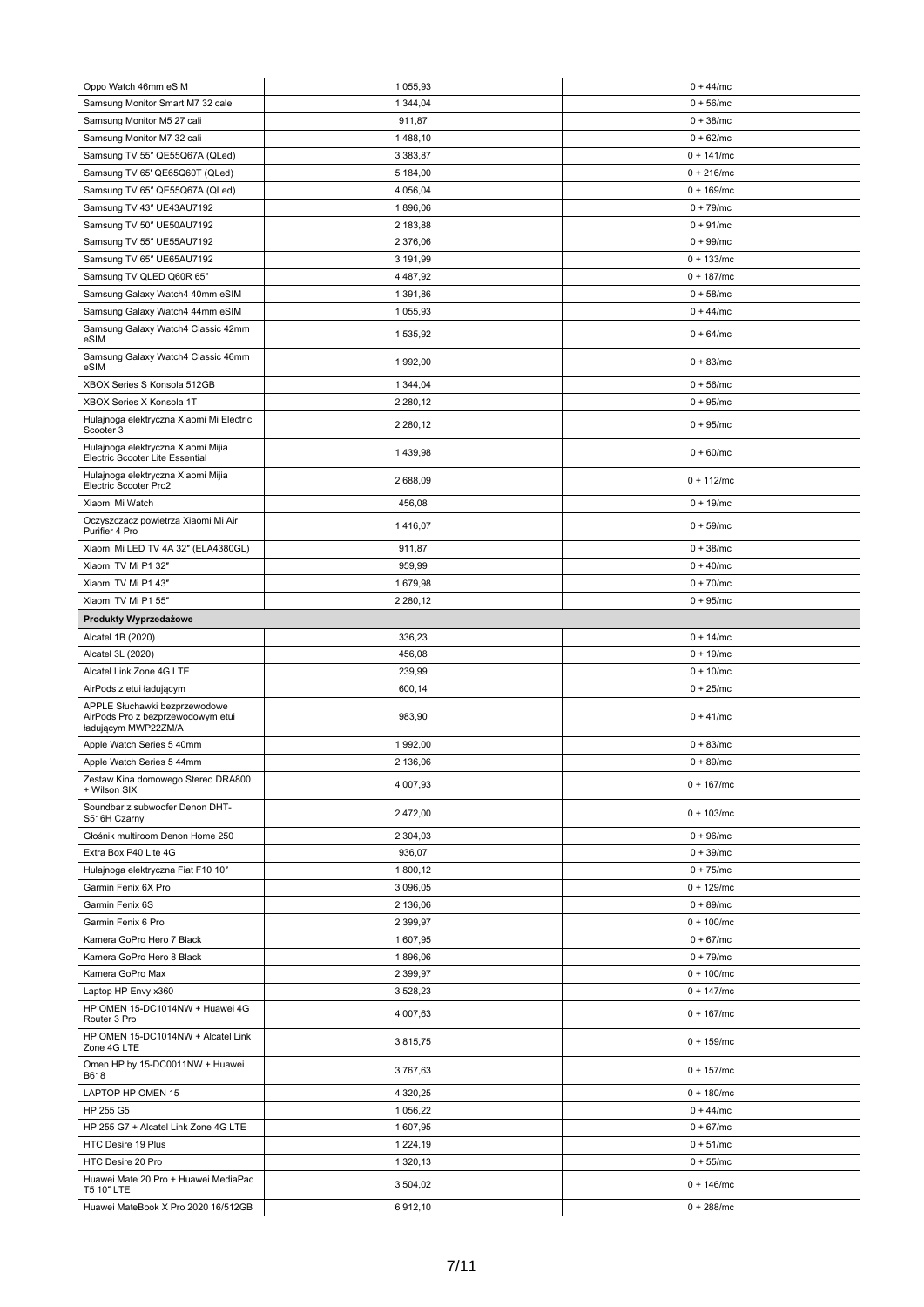| Huawei MateBook D14 8/512GB + Alcatel<br>LINKHUB HH71 LTE cat7                 | 3 047,94           | $0 + 127$ /mc                |
|--------------------------------------------------------------------------------|--------------------|------------------------------|
| Huawei MateBook D15 8/256 GB +<br>Alcatel LINKHUB HH71 LTE cat7                | 2855,76            | $0 + 119$ /mc                |
| Huawei MatePad T10s LTE 3/64GB +<br>Huawei 4G Router 3 Pro                     | 983,90             | $0 + 41/mc$                  |
| Huawei MatePad T10s LTE 3/64GB +<br>Alcatel LINKHUB HH71 LTE cat7              | 936,07             | $0 + 39/mc$                  |
| Huawei P30 Pro 256 GB                                                          | 4 248,22           | $0 + 177/mc$                 |
| Huawei P40 Pro 5G eSIM                                                         | 3 408,08           | $0 + 142$ /mc                |
| Huawei P40 Pro+ 5G                                                             | 5 928,20           | $0 + 247/mc$                 |
| Huawei P40 Pro+ 5G + Huawei Watch GT<br>2e Sport + słuchawki Huawei FreeBuds 3 | 5 928,20           | $0 + 247/mc$                 |
| Huawei P Smart 2019                                                            | 528,11             | $0 + 22/mc$                  |
| Huawei P smart 2021                                                            | 312,02             | $0 + 13/mc$                  |
| Huawei P smart Pro                                                             | 1 2 2 4 , 1 9      | $0 + 51/mc$                  |
| Huawei B618                                                                    | 1 152,16           | $0 + 48$ /mc                 |
| Hulajnoga Xiaomi Mija M365                                                     | 1775,92            | $0 + 74$ /mc                 |
| iPad LTE 9.7 32GB 2018                                                         | 1 320,13           | $0 + 55/mc$                  |
| iPhone SE 64GB 2021                                                            | 1 992,00           | $0 + 83/mc$                  |
| iPhone 11 128GB 2021                                                           | 2 904,17           | $0 + 121/mc$                 |
| iPhone 11 64GB 2021                                                            | 2 664,18           | $0 + 111/mc$                 |
| iPhone 8 64GB                                                                  | 2 2 8 0, 1 2       | $0 + 95/mc$                  |
| iPhone XR 64GB                                                                 | 3 072,14           | $0 + 128$ /mc                |
| iPhone XS 256GB                                                                | 4 560,24           | $0 + 190$ /mc                |
| iPhone XS 64GB                                                                 | 3744,02            | $0 + 156$ /mc                |
| iPhone XS Max 256GB                                                            | 5 136,18           | $0 + 214$ /mc                |
| Soundbar JBL LINK BAR (Asystent<br>Google)                                     | 1 367,95           | $0 + 57/mc$                  |
| Soundbar JBL Bar 9.1 True Wireless<br>Surround                                 | 4 200,10           | $0 + 175$ /mc                |
| Kawasaki rower elektryczny MTB                                                 | 7 008,04           | $0 + 292/mc$                 |
| Kawasaki rower elektryczny trekkingowy<br>damski                               | 5 999,94           | $0 + 250$ /mc                |
| Kawasaki rower elektryczny trekkingowy<br>męski                                | 5 999,94           | $0 + 250$ /mc                |
|                                                                                |                    |                              |
| LG G8S ThinQ                                                                   | 1 536,22           | $0 + 64/mc$                  |
| <b>LG K40</b>                                                                  | 432,17             | $0 + 18$ /mc                 |
| <b>LG K41S</b>                                                                 | 672,17             | $0 + 28/mc$                  |
| <b>LG K50</b>                                                                  | 768,11             | $0 + 32/mc$                  |
| <b>LG K51S</b>                                                                 | 528,11             | $0 + 22/mc$                  |
| <b>LG Q60</b><br>LG TV 43" Full HD Dynamic Color                               | 936,07<br>1 008,10 | $0 + 39$ /mc<br>$0 + 42/mc$  |
| (43LK5100)<br>LG 55UK6300 UHD (4K) Smart TV                                    | 2 208,09           | $0 + 92/mc$                  |
| <b>ACTIVE HDR</b><br>LG 55UK6300 UHD (4K) Smart TV                             | 2 2 3 2,00         | $0 + 93/mc$                  |
| ACTIVE HDR + Alcatel Link Zone 4G LTE                                          |                    |                              |
| LG TV 55" (55UM7050)                                                           | 1943,89            | $0 + 81/mc$                  |
| LG Velvet 5G<br>LG Velvet 5G Dual Screen                                       | 2 496,21           | $0 + 104$ /mc                |
|                                                                                | 3 4 3 1 , 9 9      | $0 + 143$ /mc                |
| LG Wing 5G                                                                     | 3 984,01<br>600,14 | $0 + 166$ /mc<br>$0 + 25/mc$ |
| Maxcom MS572 Strong                                                            |                    | $0 + 70$ /mc                 |
| TICWATCH Pro 3 smartwatch LTE eSIM<br>Motorola Moto G8 Power Lite              | 1 679,98           |                              |
| Motorola moto g9 power + Huawei 4G<br>Router 3 Pro                             | 719,99<br>791,72   | $0 + 30/mc$<br>$0 + 33/mc$   |
| Motorola moto g9 power + Alcatel<br>LINKHUB HH71 LTE cat7                      | 743,90             | $0 + 31/mc$                  |
| Motorola Moto Z2 Play                                                          | 408,26             | $0 + 17$ /mc                 |
| Motorola One Zoom                                                              | 1439,98            | $0 + 60$ /mc                 |
| Hammer Blade 3 eSIM                                                            | 1 272,01           | $0 + 53/mc$                  |
| Hammer Energy 2                                                                | 624,05             | $0 + 26$ /mc                 |
| Hammer Energy 2 + Huawei 4G Router 3<br>Pro                                    | 791,72             | $0 + 33/mc$                  |
| Nokia 1 Plus                                                                   | 288,11             | $0 + 12/mc$                  |
| OPPO A1K                                                                       | 360,14             | $0 + 15$ /mc                 |
| OPPO A72 4/128GB                                                               | 936,07             | $0 + 39/mc$                  |
| OPPO A73                                                                       | 840,13             | $0 + 35/mc$                  |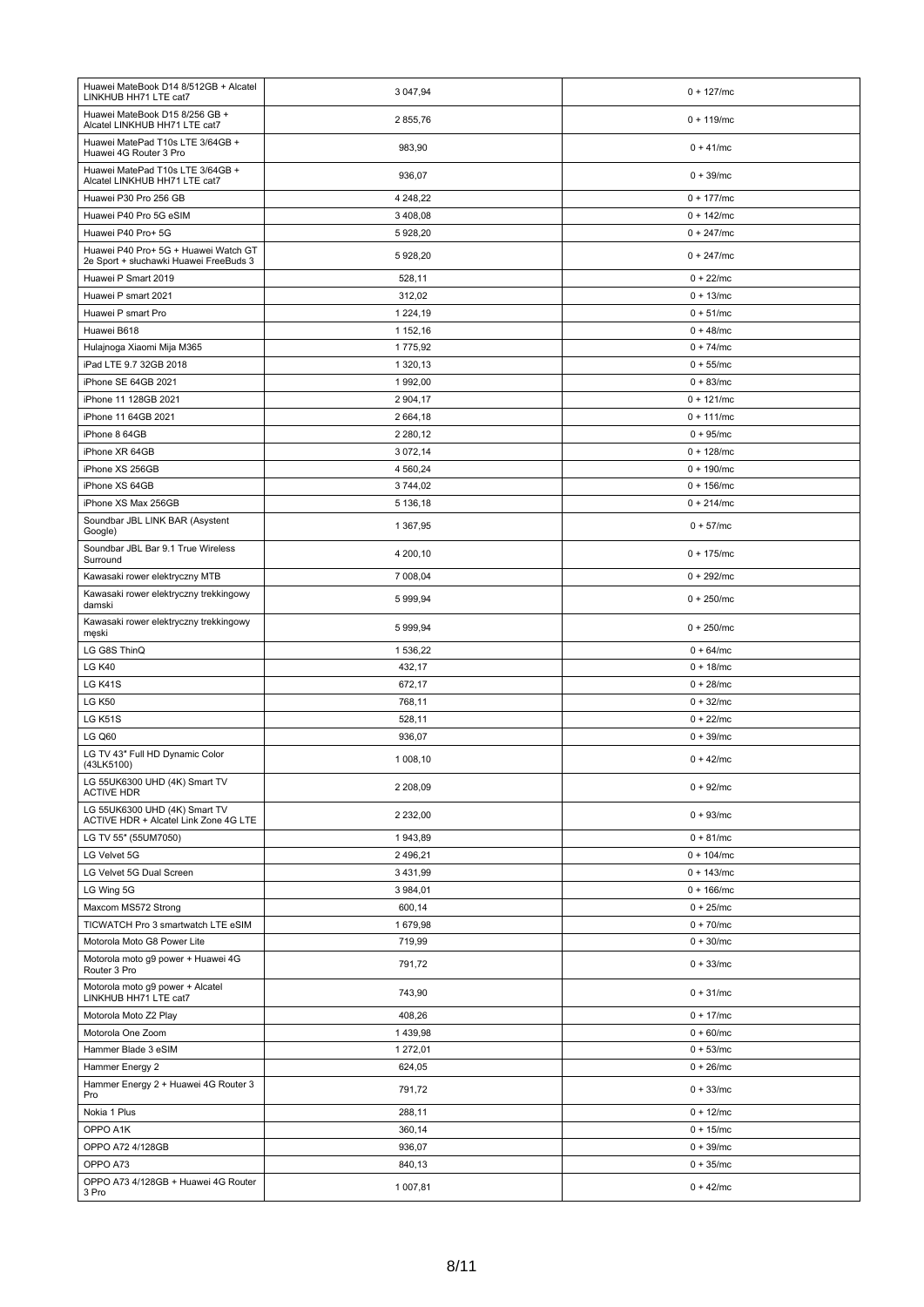| OPPO A73 4/128GB + Alcatel LINKHUB<br>HH71 LTE cat7                    | 959,99                    | $0 + 40$ /mc                 |
|------------------------------------------------------------------------|---------------------------|------------------------------|
| OPPO Reno 2                                                            | 2 112,15                  | $0 + 88$ /mc                 |
| OPPO Reno3 Pro + Słuchawki Douszne<br>BT OPPO ENCO W11                 | 2 520,12                  | $0 + 105$ /mc                |
| Orange Neva Link + Huawei 4G Router 3<br>Pro                           | 575,93                    | $0 + 24$ /mc                 |
| Orange Neva Play                                                       | 288,11                    | $0 + 12/mc$                  |
| Orange Neva Play + Orange Flybox LTE+                                  | 263,90                    | $0 + 11/mc$                  |
| Orange Neva Play + Alcatel Link Zone 4G<br>LTE                         | 263,90                    | $0 + 11/mc$                  |
| Orange Neva Zen                                                        | 216,08                    | $0 + 9/mc$                   |
| Orange Neva Zen + Huawei 4G Router 3<br>Pro                            | 383,76                    | $0 + 16$ /mc                 |
| HP Pavilion Power 15 + Orange Flybox<br>LTE+                           | 3 4 26, 78                | $19 + 142$ /mc               |
| Sony PlayStation 4 PRO 1TB + Fortnite                                  | 1896,06                   | $0 + 79$ /mc                 |
| Hulajnoga elektryczna Rider Monster                                    | 2 831,85                  | $0 + 118$ /mc                |
| Samsung Galaxy A70                                                     | 1728,10                   | $0 + 72/mc$                  |
| Samsung Galaxy J7 (2017)                                               | 1 152,16                  | $0 + 48$ /mc                 |
| Samsung Galaxy J5 (2017) + szkło<br>ochronne + plecki Winner Group     | 672,17                    | $0 + 28$ /mc                 |
| Samsung Galaxy J5 (2017) + szkło<br>ochronne + plecki                  | 672,17                    | $0 + 28$ /mc                 |
| Samsung TV NU7022 55" + Alcatel Link<br>Zone 4G LTE                    | 2 423,88                  | $0 + 101/mc$                 |
| Gear <sub>S2</sub>                                                     | 840,13                    | $0 + 35/mc$                  |
| Samsung Galaxy A22 5G                                                  | 1 080,13                  | $0 + 45$ /mc                 |
| Samsung Galaxy A40 + etui (Samsung<br>Lion King lub Samsung Toy Story) | 936,07                    | $0 + 39$ /mc                 |
| Samsung Galaxy A40                                                     | 936,07                    | $0 + 39$ /mc                 |
| Samsung Galaxy TAB S7+ 5G                                              | 4 631,98                  | $0 + 193$ /mc                |
| Samsung Galaxy TAB S7+ 5G + Huawei<br>4G Router 3 Pro                  | 4 799,65                  | $0 + 200$ /mc                |
| Samsung Galaxy TAB S7+ 5G + Alcatel<br>LINKHUB HH71 LTE cat7           | 4 751,83                  | $0 + 198$ /mc                |
| Samsung Galaxy Note 10 256GB                                           | 2976,20                   | $0 + 124$ /mc                |
| Samsung Galaxy Note 10+ 256GB                                          | 4 728,21                  | $0 + 197/mc$                 |
| Samsung Galaxy Note 10+ 512GB                                          | 2 928,08                  | $0 + 122$ /mc                |
| Samsung Galaxy S10 128GB                                               | 2 736,20<br>3 3 3 6 , 0 5 | $0 + 114$ /mc                |
| Samsung Galaxy S10+ 128GB<br>Samsung S20 FE 5G + Samsung               | 2 2 3 2,00                | $0 + 139$ /mc<br>$0 + 93/mc$ |
| Słuchawki Buds Live<br>Samsung TV 50' UE50TU7102                       | 1992,00                   | $0 + 83/mc$                  |
| Samsung TV QLED Q60R 65" + Alcatel<br>Link Zone 4G LTE                 | 4 511.83                  | $0 + 188$ /mc                |
| Samsung TV UE65RU7102K 65" + Alcatel<br>Link Zone 4G LTE               | 2 831,85                  | $0 + 118$ /mc                |
| Samsung TV UE65RU7102K 65"                                             | 2 807,94                  | $0 + 117$ /mc                |
| Samsung Galaxy Watch 3 45mm eSIM                                       | 1 584,04                  | $0 + 66$ /mc                 |
| Samsung Galaxy Watch 4G eSIM                                           | 1 344,04                  | $0 + 56$ /mc                 |
| Sony TV KD55X85JAEP 55" 4K LED<br><b>HDR 120 Hz</b>                    | 4 296,04                  | $0 + 179$ /mc                |
| Sony TV 55" LED KD-55XG7005                                            | 2 448,09                  | $0 + 102/mc$                 |
| Sony TV 55" LED KD-55XG7005 +<br>Huawei 4G Router 3 Pro                | 2 663,88                  | $0 + 111/mc$                 |
| Sony TV X85J50                                                         | 3 935,90                  | $0 + 164$ /mc                |
| Sony Xperia™ XA1                                                       | 840,13                    | $0 + 35/mc$                  |
| Sony Xperia™ 10                                                        | 1 296,22                  | $0 + 54/mc$                  |
| Sony Xperia™ 10 + Alcatel Link Zone 4G<br>LTE                          | 1 272,01                  | $0 + 53/mc$                  |
| Sony Xperia™ 10 Plus                                                   | 1944,18                   | $0 + 81/mc$                  |
| Sony Xperia™ L3                                                        | 719,99                    | $0 + 30/mc$                  |
| Sony Xperia™ L3 + karta pamięci Sony<br>32 GB                          | 719,99                    | $0 + 30/mc$                  |
| Sony Xperia 5 + słuchawki Sony WH-<br><b>XB900N</b>                    | 3 624,17                  | $0 + 151/mc$                 |
| Sony Xperia 1                                                          | 3 600,25                  | $0 + 150$ /mc                |
| Laptop Techbite Arc 11.6 + Alcatel Link<br>Zone 4G LTE                 | 864,05                    | $0 + 36$ /mc                 |
| Wi-Fi Extender Plus                                                    | 239,99                    | $0 + 10/mc$                  |
| Konsola Xbox Series S + Fortnite i Rocket<br>League w zestawie         | 1439,98                   | $0 + 60/mc$                  |
| Xiaomi Mi 10 5G 8/256 GB                                               | 3 8 16,05                 | $0 + 159$ /mc                |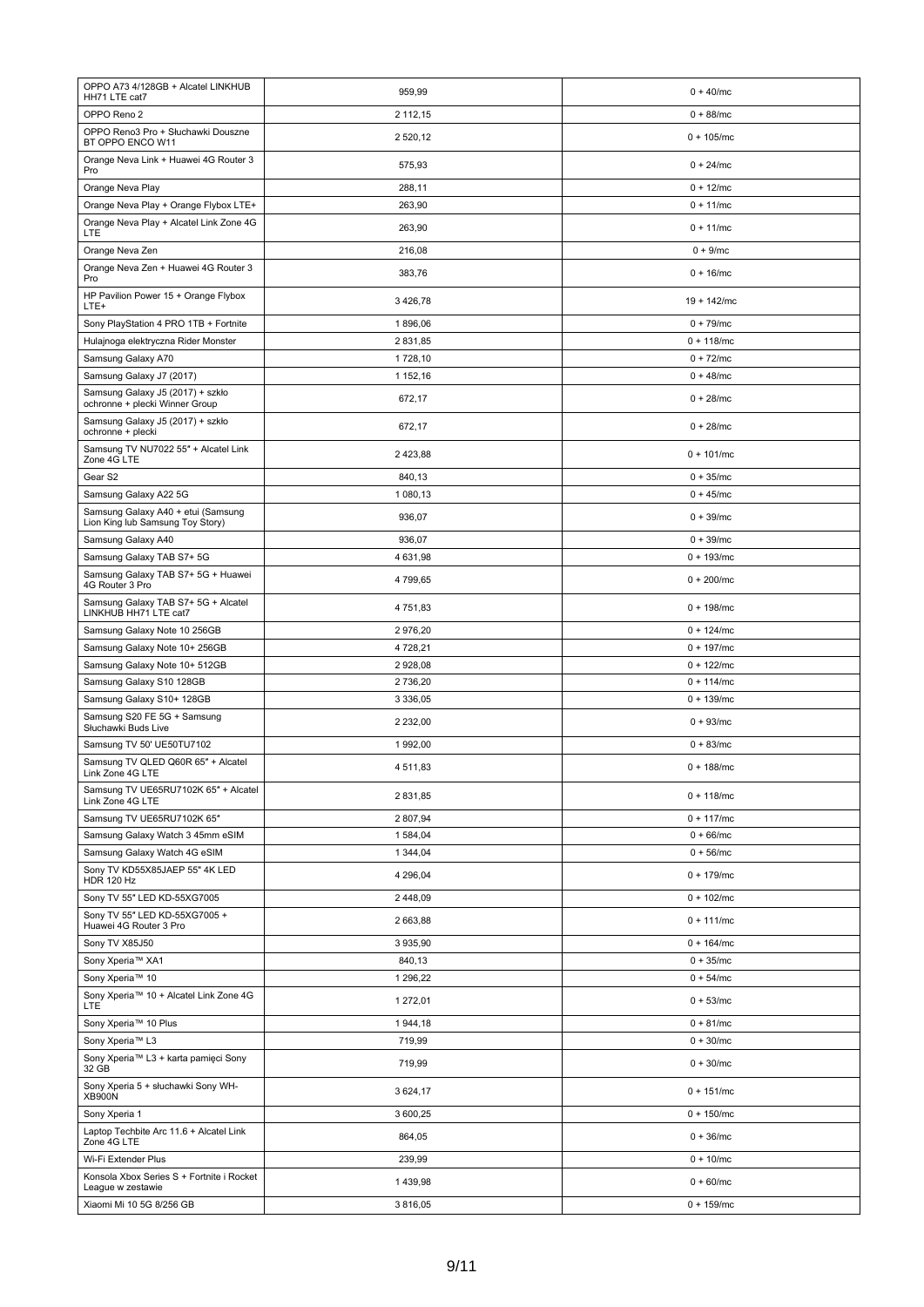| Xiaomi Mi 10 Pro 5G 8/256GB                          | 4 5 1 2 , 1 3 | $0 + 188$ /mc |
|------------------------------------------------------|---------------|---------------|
| Xiaomi Mi 10T 5G + słuchawki                         |               |               |
| bezprzewodowe Xiaomi Mi True Wireless<br>Earphones 2 | 1919,98       | $0 + 80$ /mc  |
| Xiaomi MI11i 5G 8/128GB                              | 2712,00       | $0 + 113$ /mc |
| Xiaomi Mi 9 6GB/64GB                                 | 1824,04       | $0 + 76$ /mc  |
| Xiaomi Mi 9 Lite 6/64GB                              | 1 104,04      | $0 + 46$ /mc  |
| Xiaomi MI 9 SE 6+64GB                                | 1 320,13      | $0 + 55/mc$   |
| Xiaomi Mi 9T Pro 6/128GB                             | 1919,98       | $0 + 80$ /mc  |
| Xiaomi Mi Note 10 6/128GB                            | 2 448,09      | $0 + 102/mc$  |
| Xiaomi Redmi 8A 2/32GB                               | 479,99        | $0 + 20$ /mc  |
| Xiaomi Redmi 8A 2/32GB + Huawei 4G                   |               |               |
| Router 3 Pro                                         | 647,66        | $0 + 27/mc$   |
| Xiaomi Redmi 7 32GB                                  | 479,99        | $0 + 20$ /mc  |
| Xiaomi Redmi Note 8T 4/64GB                          | 768,11        | $0 + 32/mc$   |
| Xiaomi Redmi Note 8T 4/64GB + Huawei                 | 935,78        | $0 + 39/mc$   |
| 4G Router 3 Pro                                      |               |               |
| <b>Produkty Odnowione</b>                            |               |               |
| Alcatel Link Zone 4G LTE - odnowiony                 | 192,17        | $0 + 8/mc$    |
| Alcatel Link Zone 4G LTE CAT12 -<br>odnowiony        | 360,14        | $0 + 15$ /mc  |
| Laptop HP 15s-fq2011NW - odnowiony                   | 2 304,03      | $0 + 96$ /mc  |
| HP Envy X360 - odnowiony                             | 2 928,08      | $0 + 122$ /mc |
| HP Omen 15 Laptop EN016NW -                          |               | $0 + 148$ /mc |
| odnowiony                                            | 3 552,14      |               |
| iPhone SE 256GB 2021 - odnowiony                     | 2 2 5 6, 21   | $0 + 94/mc$   |
| iPhone 12 Pro 256GB 5G - odnowiony                   | 4 608,07      | $0 + 192$ /mc |
| iPhone 12 Pro 512GB 5G - odnowiony                   | 5400,09       | $0 + 225$ /mc |
| iPhone 12 128GB - odnowiony                          | 3 600,25      | $0 + 150$ /mc |
| iPhone SE 256GB - odnowiony                          | 2 2 5 6, 21   | $0 + 94/mc$   |
| iPhone 11 128GB - odnowiony                          | 2 639,97      | $0 + 110$ /mc |
| iPhone 11 128GB 2021 - odnowiony                     | 2 639,97      | $0 + 110$ /mc |
| iPhone 11 64GB 2021 - odnowiony                      | 2 3 28, 24    | $0 + 97/mc$   |
| iPhone 11 Pro Max 256GB - odnowiony                  | 4 752,12      | $0 + 198$ /mc |
| iPhone 11 Pro Max 512GB - odnowiony                  | 5448,21       | $0 + 227$ /mc |
| iPhone 11 Pro Max 64GB - odnowiony                   | 4 128,07      | $0 + 172$ /mc |
| iPhone 12 mini 64GB 5G - odnowiony                   | 2 544,03      | $0 + 106$ /mc |
| iPhone 13 256GB 5G - odnowiony                       | 4 272,13      | $0 + 178$ /mc |
| iPhone 13 Pro 512GB 5G -odnowiony                    | 6 192,11      | $0 + 258$ /mc |
| iPhone 13 Pro Max 256GB 5G -<br>odnowiony            | 5 7 5 9, 9 4  | $0 + 240$ /mc |
| iPhone 13 Pro Max 512GB 5G -<br>odnowiony            | 6 647,90      | $0 + 277$ /mc |
| iPhone 8 64GB odnowiony Renewd klasa<br>A+           | 1 536,22      | $0 + 64/mc$   |
| iPhone 8 64GB - odnowiony                            | 1919,98       | $0 + 80/mc$   |
| Phone 8 Plus 64GB odnowiony Renewd                   | 1752,01       | $0 + 73$ /mc  |
| klasa A+                                             |               |               |
| iPhone SE 128GB - odnowiony                          | 1968,09       | $0 + 82/mc$   |
| iPhone X 256GB odnowiony Renewd<br>klasa A+          | 2 184,18      | $0 + 91/mc$   |
| iPhone X 64GB odnowiony Renewd klasa<br>A+           | 2 088,24      | $0 + 87/mc$   |
| iPhone XR 64GB odnowiony Renewd<br>klasa A+          | 2 088,24      | $0 + 87/mc$   |
| iPhone Xs 256GB odnowiony Renewd<br>klasa A+         | 2 592,15      | $0 + 108$ /mc |
| iPhone XS 64GB odnowiony Renewd<br>klasa A+          | 2 304,03      | $0 + 96$ /mc  |
| iPhone X 256GB odnowiony klasa A+                    | 2 184,18      | $0 + 91/mc$   |
| iPhone X 64GB odnowiony NANOWO<br>klasa A+           | 2 088,24      | $0 + 87/mc$   |
| iPhone 8 64GB odnowiony NANOWO<br>klasa A+           | 1 536,22      | $0 + 64$ /mc  |
| iPhone XR 64GB odnowiony klasa A+                    | 2 088,24      | $0 + 87/mc$   |
| OPPO Reno 4 Pro 5G - odnowiony                       | 1 512,01      | $0 + 63/mc$   |
| OPPO A73 - odnowiony                                 | 719,99        | $0 + 30/mc$   |
| Samsung Galaxy Tab A7 LTE -<br>odnowiony             | 1 080,13      | $0 + 45/mc$   |
| Samsung Galaxy A22 64GB - odnowiony                  | 768,11        | $0 + 32/mc$   |
| Samsung Galaxy 20 Ultra 5G - odnowiony               | 4 608,07      | $0 + 192/mc$  |
| Samsung Galaxy S21 FE 5G - odnowiony                 | 2 3 9 9, 97   | $0 + 100$ /mc |
|                                                      |               |               |